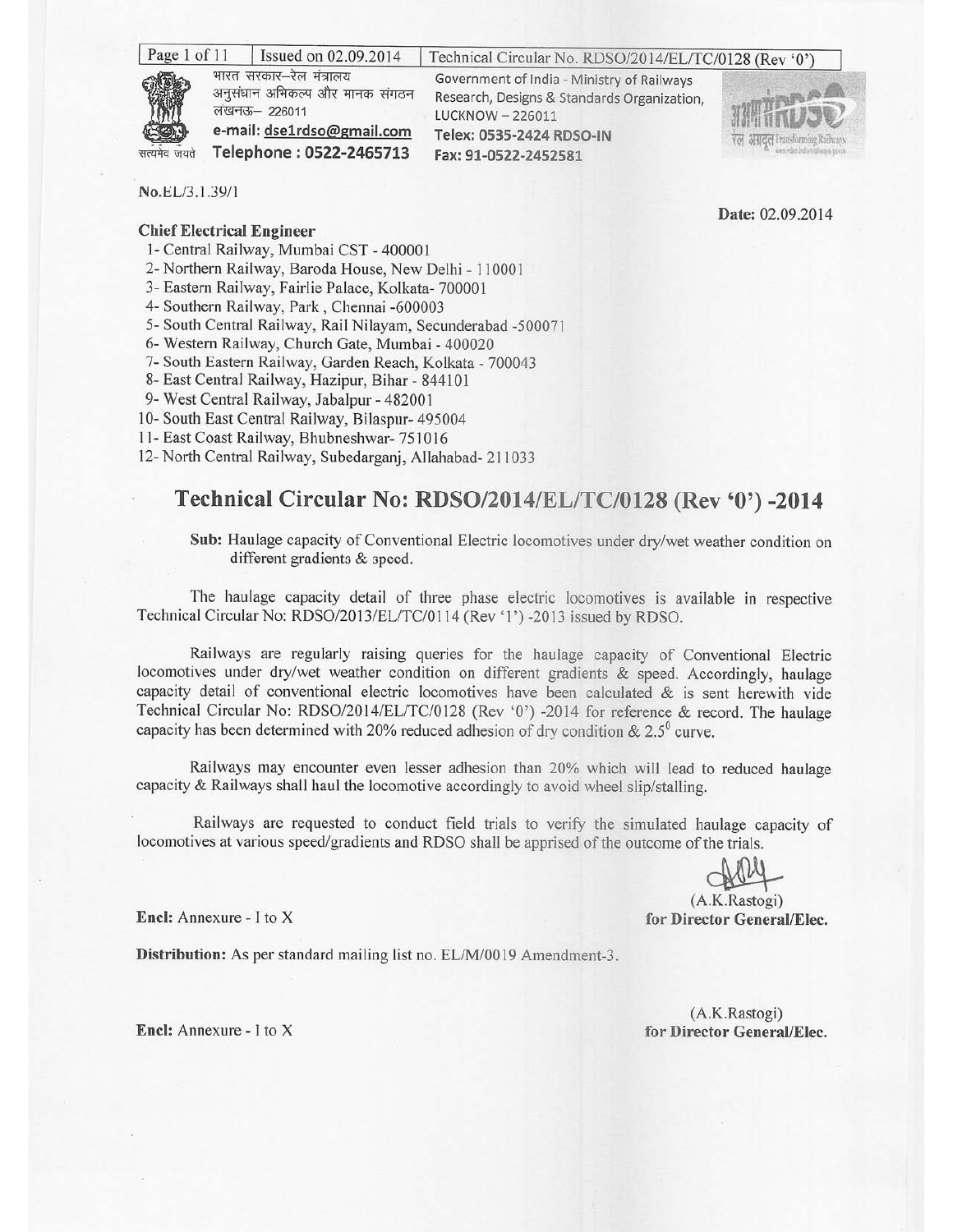ANNEXURE-I

|                        | Haulage capacity (in tonnes) for WAG7 Locomotive (3 step weak field)<br>with dry condition & tangent track |                      |                |                |                |                 |
|------------------------|------------------------------------------------------------------------------------------------------------|----------------------|----------------|----------------|----------------|-----------------|
|                        |                                                                                                            | GR: 1 / 4.06 (16:65) |                | TM: HS15250A   |                | Loco Wt.: 123 T |
| <b>SPEED</b><br>(kmph) | Grade<br><b>LEVEL</b>                                                                                      | Grade<br>1/500       | Grade<br>1/200 | Grade<br>1/150 | Grade<br>1/100 | Grade<br>1/50   |
| <b>Start</b>           |                                                                                                            |                      |                |                | 3002           | 1700            |
| 10                     |                                                                                                            | Up to 5400           |                | Up to 3978     | 2733           | 1357            |
| 20                     | Up to 5400                                                                                                 |                      | Up to 4739     | 3942           | 2698           | 1347            |
| 30                     |                                                                                                            |                      |                | 3865           | 2660           | 1336            |
| 40                     |                                                                                                            |                      |                | 3781           | 2618           | 1324            |
| 50                     |                                                                                                            |                      | 4098           | 3219           | 2239           | 1133            |
| 60                     |                                                                                                            |                      | 3298           | 2601           | 1815           | 915             |
| 70                     |                                                                                                            | 4025                 | 2177           | 1720           | 1197           | 590             |
| 80                     |                                                                                                            | 2706                 | 1485           | 1173           | 812            | 386             |
| 90                     | 3614                                                                                                       | 1826                 | 1011           | 797            | 546            | 244             |
| 100                    | 2293                                                                                                       | 1201                 | 666            | 521            | 348            | 138             |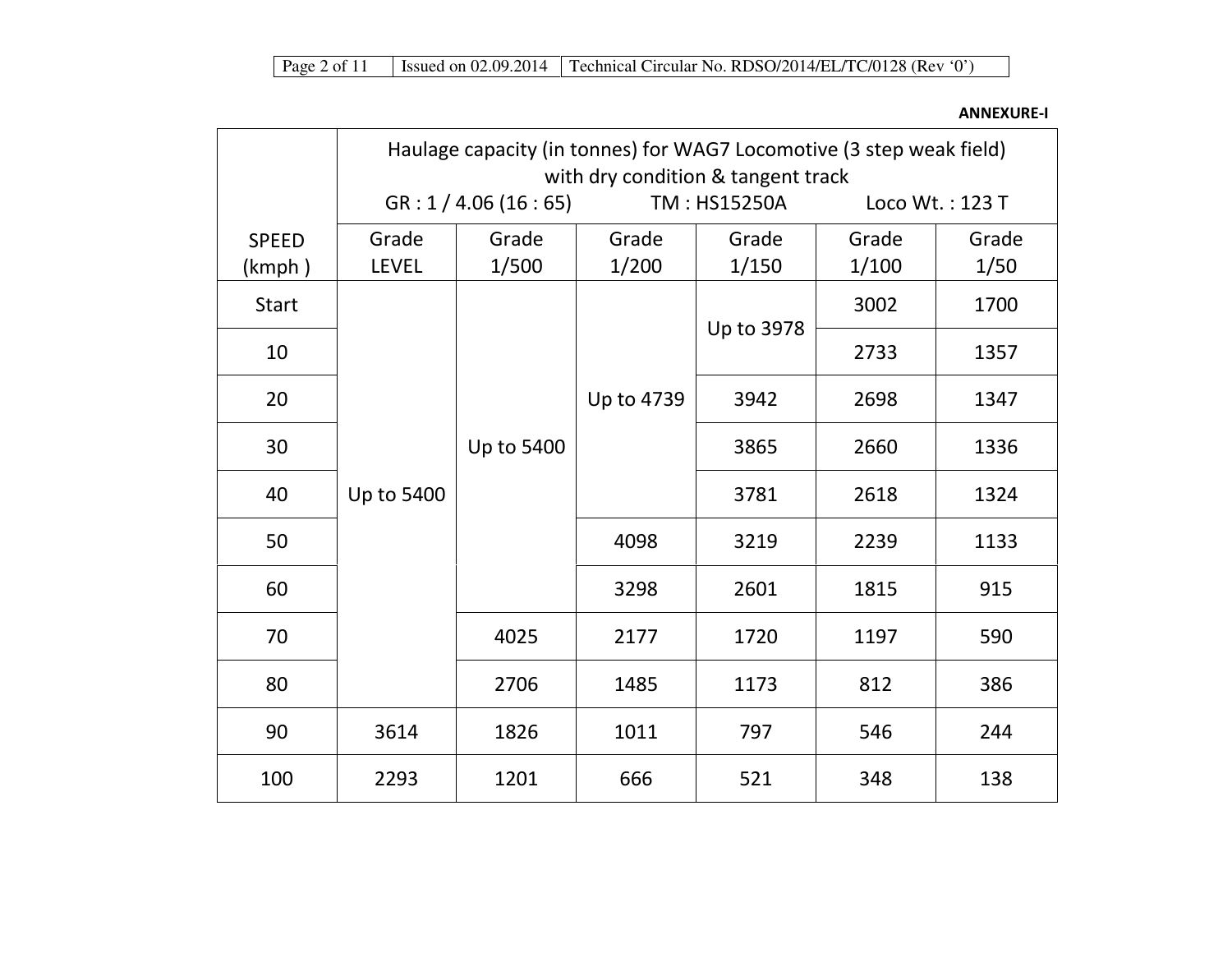ANNEXURE-II

|                        | Haulage capacity (in tonnes) for WAG7 Locomotive (3 step weak field)<br>with 20% reduced adhesion & 2.5 degree curve |                      |                |                |                 |               |  |
|------------------------|----------------------------------------------------------------------------------------------------------------------|----------------------|----------------|----------------|-----------------|---------------|--|
|                        |                                                                                                                      | GR: 1 / 4.06 (16:65) |                | TM: HS15250A   | Loco Wt.: 123 T |               |  |
| <b>SPEED</b><br>(kmph) | Grade<br><b>LEVEL</b>                                                                                                | Grade<br>1/500       | Grade<br>1/200 | Grade<br>1/150 | Grade<br>1/100  | Grade<br>1/50 |  |
| <b>Start</b>           |                                                                                                                      |                      |                |                |                 |               |  |
| 10                     |                                                                                                                      |                      |                |                |                 | Up to 1275    |  |
| 20                     |                                                                                                                      | Up to 4870           | Up to 3372     | Up to 2872     | Up to 2207      |               |  |
| 30                     | Up to 5400                                                                                                           |                      |                |                |                 | 1270          |  |
| 40                     |                                                                                                                      |                      |                |                |                 | 1259          |  |
| 50                     |                                                                                                                      |                      |                | 2849           | 2048            | 1076          |  |
| 60                     |                                                                                                                      | 4806                 | 2844           | 2305           | 1660            | 869           |  |
| 70                     |                                                                                                                      | 3149                 | 1880           | 1524           | 1094            | 559           |  |
| 80                     | 3665                                                                                                                 | 2134                 | 1283           | 1039           | 740             | 364           |  |
| 90                     | 2439                                                                                                                 | 1449                 | 873            | 704            | 495             | 228           |  |
| 100                    | 1587                                                                                                                 | 957                  | 572            | 457            | 313             | 127           |  |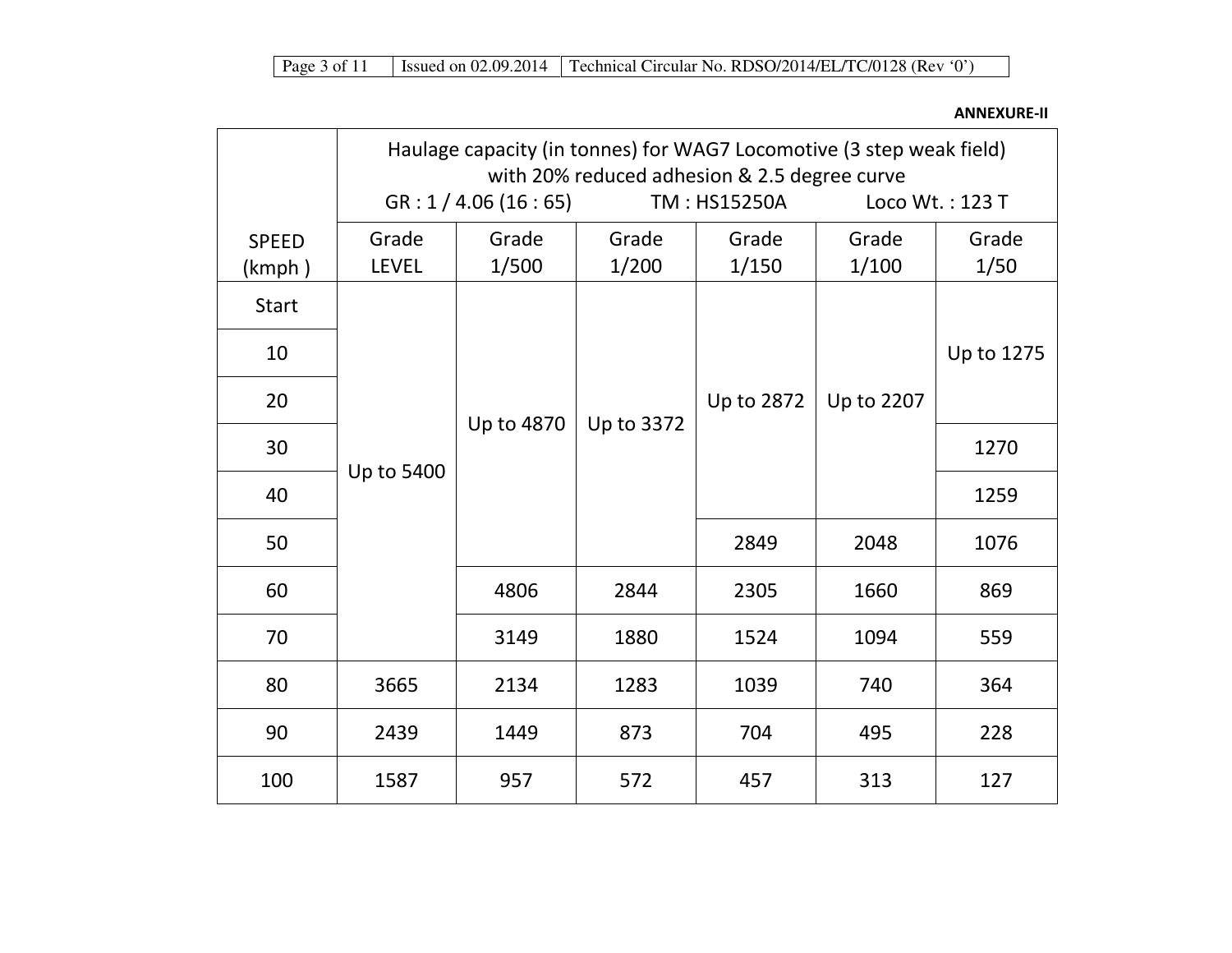ANNEXURE-III

|                        | Haulage capacity (in tonnes) for WAP4 Locomotive (4 step weak field)<br>with dry condition & tangent track |                        |                |                |                |                 |  |
|------------------------|------------------------------------------------------------------------------------------------------------|------------------------|----------------|----------------|----------------|-----------------|--|
|                        |                                                                                                            | GR: 1 / 2.52 (23 : 58) |                | TM: HS15250A   |                | Loco Wt.: 114 T |  |
| <b>SPEED</b><br>(kmph) | Grade<br><b>LEVEL</b>                                                                                      | Grade<br>1/500         | Grade<br>1/200 | Grade<br>1/150 | Grade<br>1/100 | Grade<br>1/50   |  |
| <b>Start</b>           |                                                                                                            |                        |                |                | 1650           | 1160            |  |
| 10                     |                                                                                                            |                        |                | Up to 1650     | 1604           | 782             |  |
| 20                     |                                                                                                            | Up to 1650             |                |                | 1567           | 772             |  |
| 30                     |                                                                                                            |                        | Up to 1650     |                | 1529           | 761             |  |
| 40                     |                                                                                                            |                        |                |                | 1490           | 750             |  |
| 50                     |                                                                                                            |                        |                |                | 1449           | 737             |  |
| 60                     | Up to 1650                                                                                                 |                        |                |                | 1403           | 721             |  |
| 70                     |                                                                                                            |                        |                |                | 1365           | 709             |  |
| 80                     |                                                                                                            |                        |                |                | 1198           | 625             |  |
| 90                     |                                                                                                            |                        |                | 1404           | 1023           | 534             |  |
| 100                    |                                                                                                            |                        | 1439           | 1187           | 869            | 453             |  |
| 110                    |                                                                                                            |                        | 1230           | 1020           | 750            | 390             |  |
| 120                    |                                                                                                            | 1573                   | 1035           | 862            | 636            | 329             |  |
| 130                    | 1609                                                                                                       | 1103                   | 731            | 608            | 446            | 220             |  |
| 140                    | 1158                                                                                                       | 807                    | 538            | 446            | 324            | 150             |  |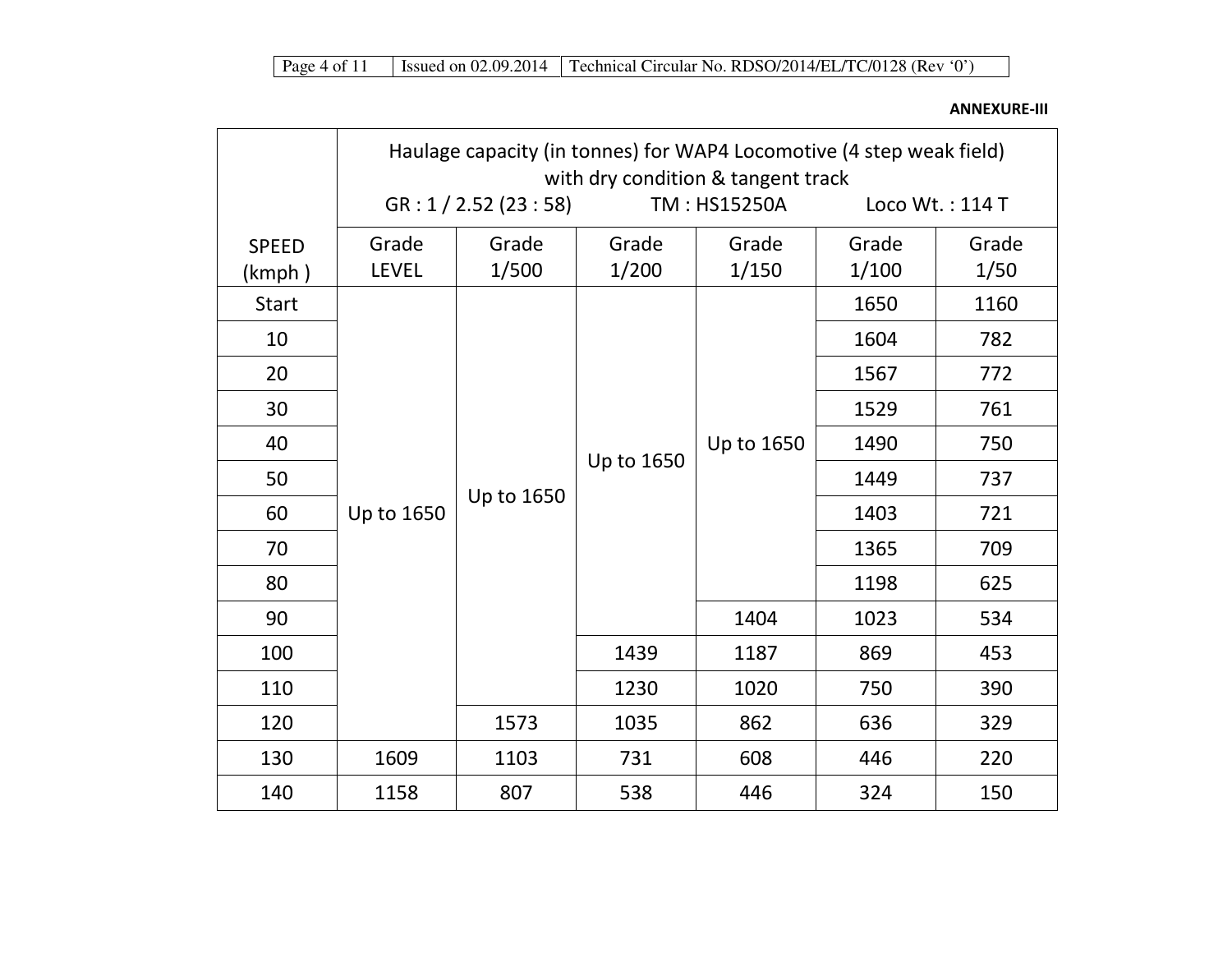SPEED (kmph ) Haulage capacity (in tonnes) for WAP4 Locomotive (4 step weak field) with 20% reduced adhesion & 2.5 degree curve GR : 1 / 2.52 (23 : 58) TM : HS15250A Loco Wt. : 114 T Grade LEVEL Grade 1/500 Grade 1/200 Grade 1/150 Grade 1/100 Grade 1/50 Start Up to 165060 1288 685 50 | Up to 1650 | | 1328 | 700 40 | | | | | Up to 1650 | | 1364 | 712 Up to 1650 1514 863 10 1460 741 20 | | | | | | | 1429 | 732 30 1396 722 70 1256 675 80 1488 1104 594 90 1514 1265 943 507 100 | | | 1277 | 1072 | 801 | 430 110 | | | 1614 | 1095 | 922 | 692 | 370 120 1345 925 781 587 311 130 | 1313 | 948 | 653 | 551 | 411 | 207 140 | 955 | 696 | 480 | 403 | 297 | 140

ANNEXURE-IV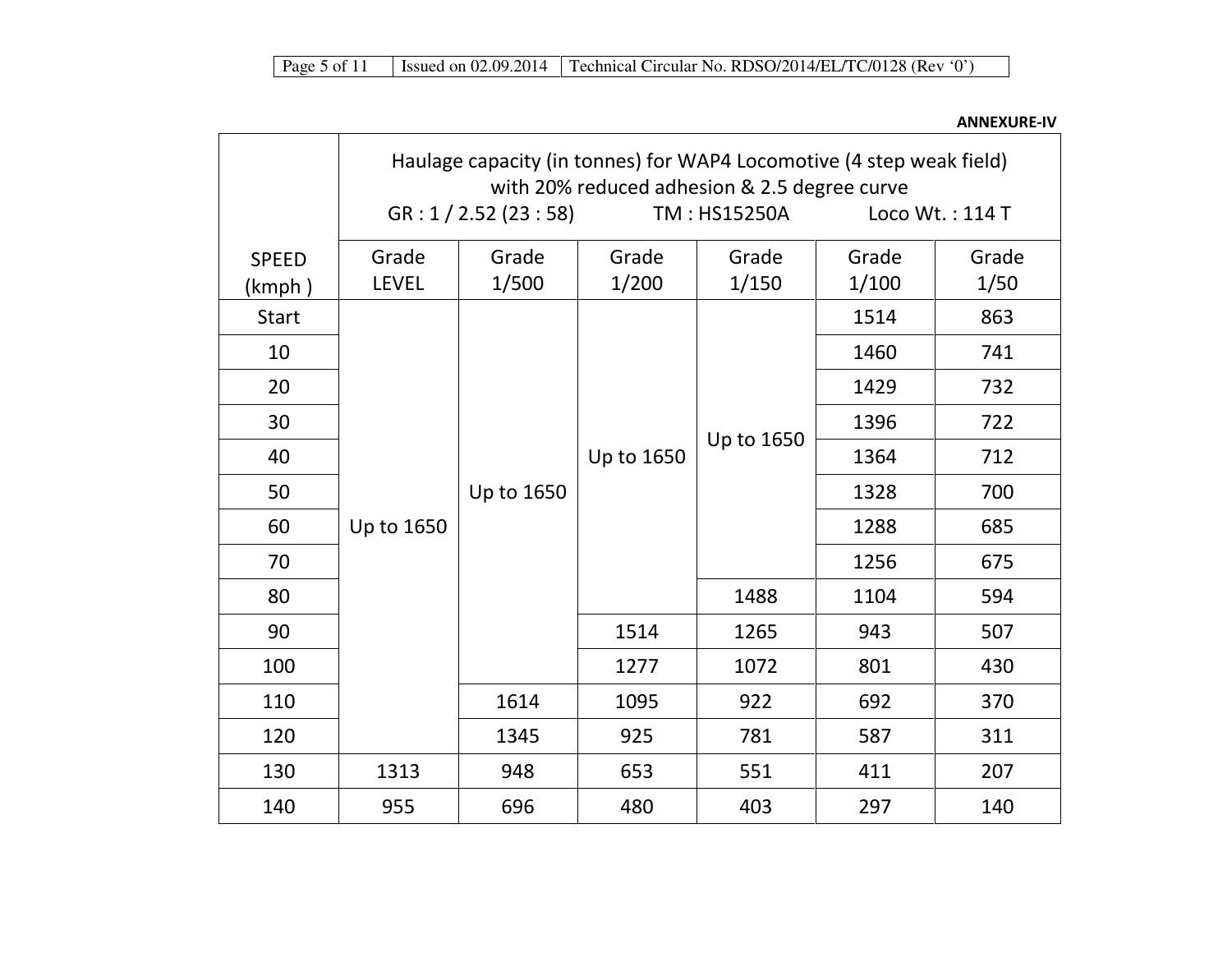ANNEXURE-V

|                        | Haulage capacity (in tonnes) for WAG5(TAO) Locomotive (3 step weak field)<br>with dry condition & tangent track |                      |                |                    |                   |               |  |
|------------------------|-----------------------------------------------------------------------------------------------------------------|----------------------|----------------|--------------------|-------------------|---------------|--|
|                        |                                                                                                                 | GR: 1 / 4.13 (15:62) |                | <b>TM: TAO-659</b> | Loco Wt.: 118.8 T |               |  |
| <b>SPEED</b><br>(kmph) | Grade<br><b>LEVEL</b>                                                                                           | Grade<br>1/500       | Grade<br>1/200 | Grade<br>1/150     | Grade<br>1/100    | Grade<br>1/50 |  |
| <b>Start</b>           |                                                                                                                 |                      | 3588           | 3008               | 2264              | 1271          |  |
| 10                     |                                                                                                                 |                      | 3446           | 2644               | 1789              | 870           |  |
| 20                     |                                                                                                                 | Up to 5400           | 3367           | 2596               | 1765              | 863           |  |
| 30                     | Up to 5400                                                                                                      |                      | 3281           | 2543               | 1739              | 855           |  |
| 40                     |                                                                                                                 |                      | 3190           | 2486               | 1710              | 847           |  |
| 50                     |                                                                                                                 |                      | 3063           | 2401               | 1661              | 828           |  |
| 60                     |                                                                                                                 | 4620                 | 2445           | 1923               | 1334              | 659           |  |
| 70                     |                                                                                                                 | 3493                 | 1884           | 1486               | 1031              | 502           |  |
| 80                     | 5123                                                                                                            | 2469                 | 1352           | 1067               | 737               | 347           |  |
| 90                     | 3479                                                                                                            | 1757                 | 973            | 767                | 525               | 235           |  |
| 100                    | 2337                                                                                                            | 1227                 | 683            | 536                | 360               | 147           |  |
| 105                    | 633                                                                                                             | 473                  | 330            | 277                | 202               | 85            |  |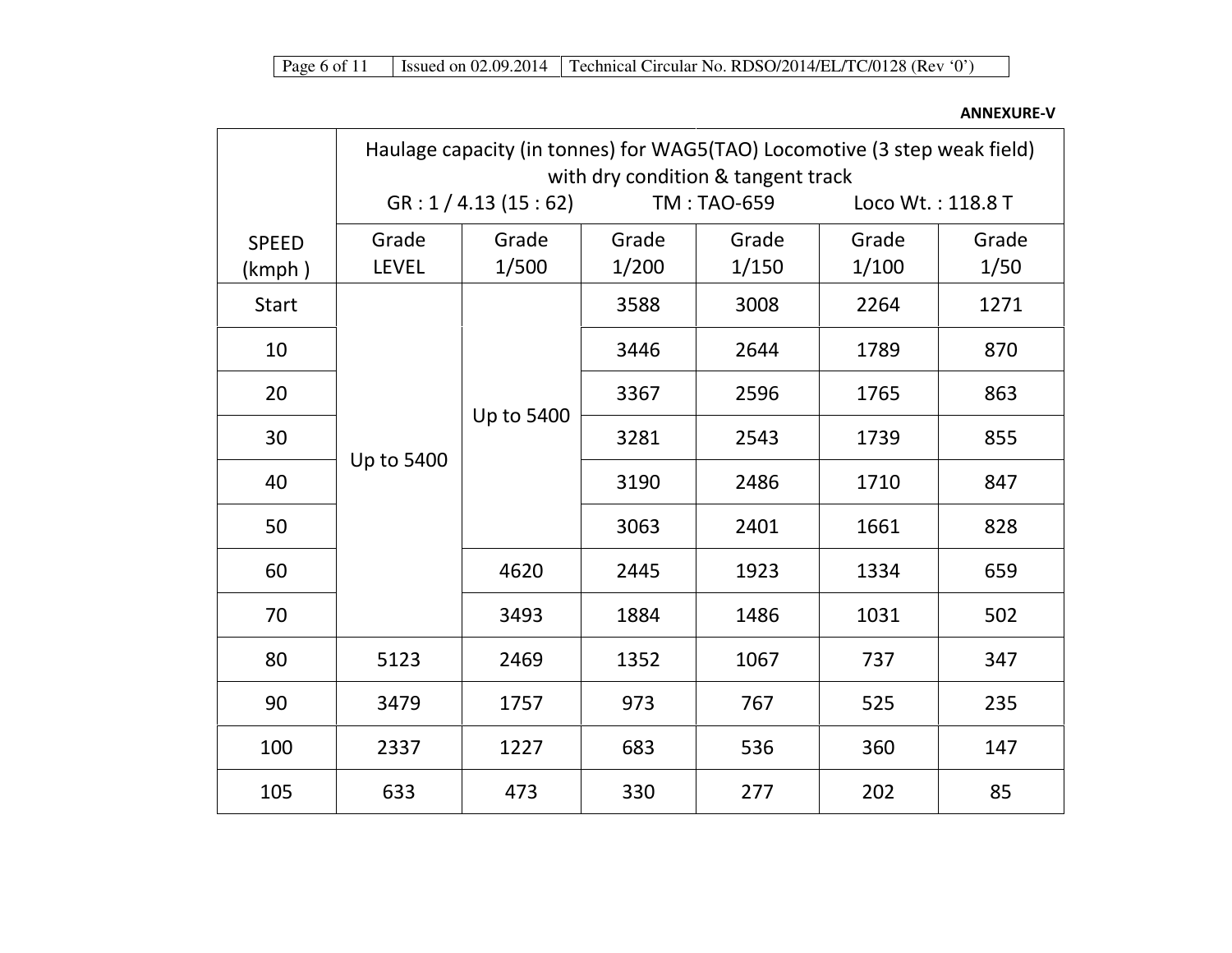ANNEXURE-VI

|                        | Haulage capacity (in tonnes) for WAG5(TAO) Locomotive (3 step weak field)<br>with 20% reduced adhesion & 2.5 degree curve |                      |                |                |                   |               |
|------------------------|---------------------------------------------------------------------------------------------------------------------------|----------------------|----------------|----------------|-------------------|---------------|
|                        |                                                                                                                           | GR: 1 / 4.13 (15:62) |                | TM: TAO-659    | Loco Wt.: 118.8 T |               |
| <b>SPEED</b><br>(kmph) | Grade<br><b>LEVEL</b>                                                                                                     | Grade<br>1/500       | Grade<br>1/200 | Grade<br>1/150 | Grade<br>1/100    | Grade<br>1/50 |
| <b>Start</b>           |                                                                                                                           |                      |                |                | 1657              | 947           |
| 10                     |                                                                                                                           |                      | Up to 2545     | Up to 2164     | 1626              | 824           |
| 20                     | Up to 5210                                                                                                                | Up to 3687           |                |                | 1607              | 818           |
| 30                     |                                                                                                                           |                      |                |                | 1585              | 811           |
| 40                     |                                                                                                                           |                      |                |                | 1560              | 803           |
| 50                     |                                                                                                                           |                      |                | 2121           | 1517              | 785           |
| 60                     |                                                                                                                           | 3575                 | 2105           | 1701           | 1218              | 625           |
| 70                     | 4813                                                                                                                      | 2730                 | 1625           | 1316           | 941               | 475           |
| 80                     | 3346                                                                                                                      | 1946                 | 1167           | 944            | 671               | 327           |
| 90                     | 2347                                                                                                                      | 1395                 | 840            | 677            | 476               | 219           |
| 100                    | 1620                                                                                                                      | 979                  | 588            | 471            | 325               | 135           |
| 105                    | 544                                                                                                                       | 417                  | 297            | 251            | 184               | 78            |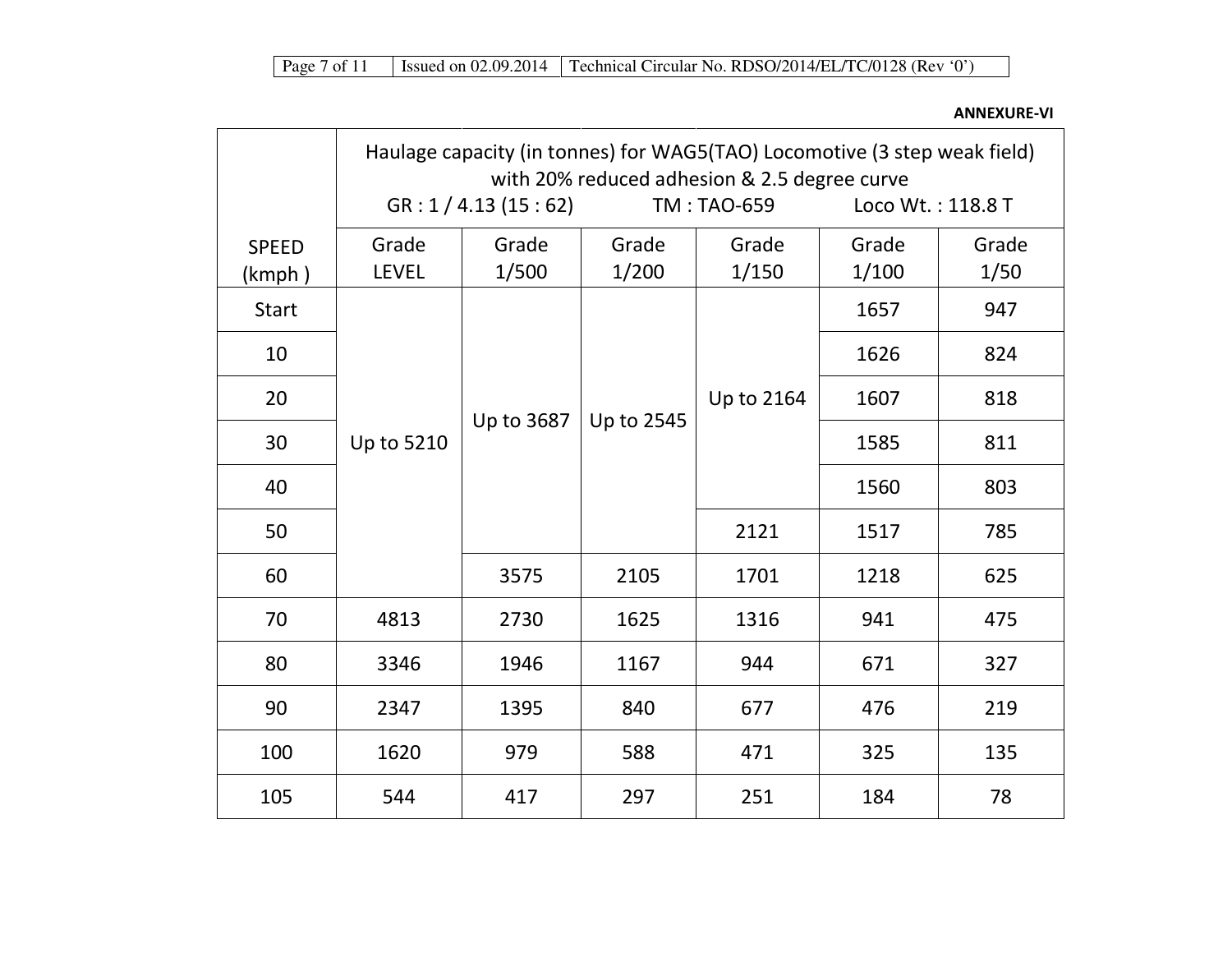ANNEXURE-VII

|                        | Haulage capacity (in tonnes) for WAG5(H) Locomotive (3 step weak field)<br>with dry condition & tangent track |                      |                |                |                |                 |  |
|------------------------|---------------------------------------------------------------------------------------------------------------|----------------------|----------------|----------------|----------------|-----------------|--|
|                        |                                                                                                               | GR: 1 / 3.55 (18:64) |                | TM: HS15250A   |                | Loco Wt.: 126 T |  |
| <b>SPEED</b><br>(kmph) | Grade<br><b>LEVEL</b>                                                                                         | Grade<br>1/500       | Grade<br>1/200 | Grade<br>1/150 | Grade<br>1/100 | Grade<br>1/50   |  |
| <b>Start</b>           |                                                                                                               |                      | 4046           | 3393           | 2556           | 1439            |  |
| 10                     |                                                                                                               | Up to 5400           | 3508           | 2691           | 1819           | 882             |  |
| 20                     |                                                                                                               |                      | 3428           | 2642           | 1795           | 875             |  |
| 30                     |                                                                                                               |                      | 3340           | 2588           | 1768           | 867             |  |
| 40                     | Up to 5400                                                                                                    |                      | 3248           | 2530           | 1739           | 858             |  |
| 50                     |                                                                                                               |                      | 2946           | 2306           | 1593           | 788             |  |
| 60                     |                                                                                                               | 4472                 | 2361           | 1855           | 1283           | 629             |  |
| 70                     |                                                                                                               | 3567                 | 1922           | 1515           | 1050           | 509             |  |
| 80                     | 5169                                                                                                          | 2488                 | 1360           | 1072           | 738            | 344             |  |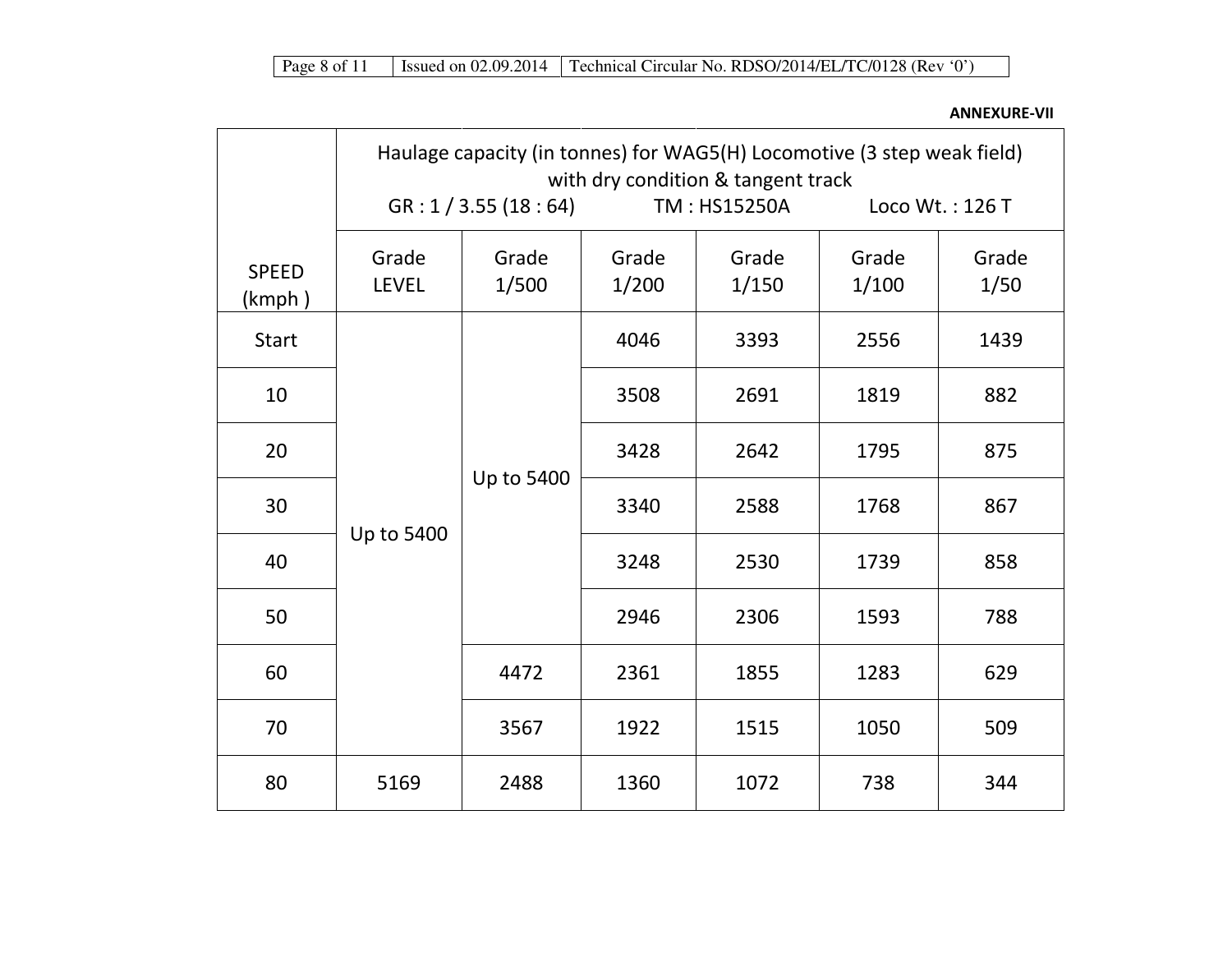ANNEXURE-VIII

|                        | Haulage capacity (in tonnes) for WAG5(H) Locomotive (3 step weak field)<br>with 20% reduced adhesion & 2.5 degree curve |                      |                |                |                |                 |  |
|------------------------|-------------------------------------------------------------------------------------------------------------------------|----------------------|----------------|----------------|----------------|-----------------|--|
|                        |                                                                                                                         | GR: 1 / 3.55 (18:64) |                | TM: HS15250A   |                | Loco Wt.: 126 T |  |
| <b>SPEED</b><br>(kmph) | Grade<br><b>LEVEL</b>                                                                                                   | Grade<br>1/500       | Grade<br>1/200 | Grade<br>1/150 | Grade<br>1/100 | Grade<br>1/50   |  |
| <b>Start</b>           |                                                                                                                         |                      |                | 2444           | 1873           | 1074            |  |
| 10                     |                                                                                                                         |                      | Up to 2873     | 2356           | 1653           | 835             |  |
| 20                     | Up to 5400                                                                                                              |                      |                | 2318           | 1633           | 829             |  |
| 30                     |                                                                                                                         | Up to 4158           | 2847           | 2276           | 1611           | 822             |  |
| 40                     |                                                                                                                         |                      | 2778           | 2230           | 1586           | 814             |  |
| 50                     |                                                                                                                         |                      | 2528           | 2037           | 1454           | 747             |  |
| 60                     |                                                                                                                         | 3458                 | 2031           | 1640           | 1171           | 595             |  |
| 70                     | 4917                                                                                                                    | 2787                 | 1657           | 1341           | 957            | 481             |  |
| 80                     | 3374                                                                                                                    | 1960                 | 1173           | 947            | 671            | 324             |  |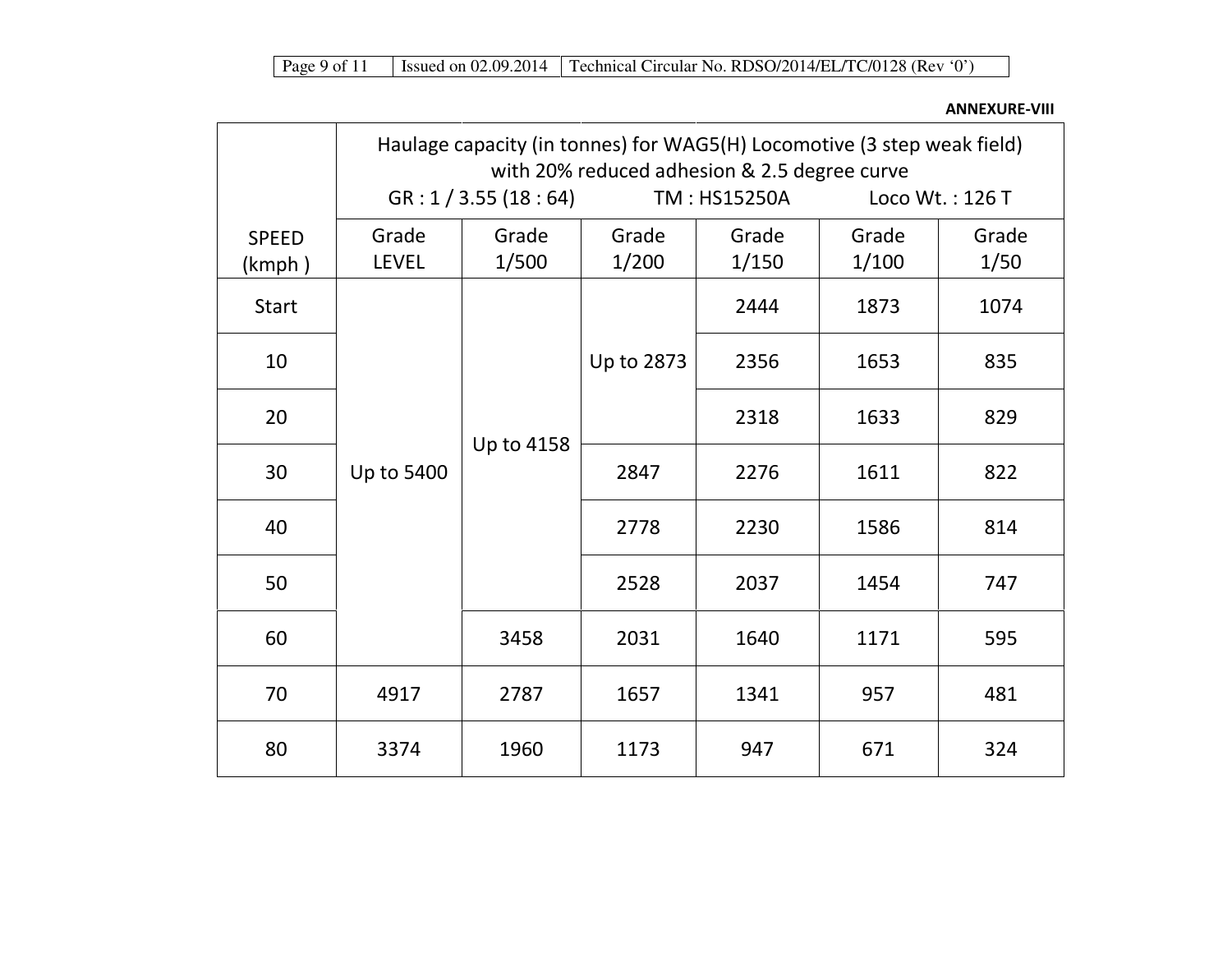## ANNEXURE-IX

|                        | Haulage capacity (in tonnes) for WAG5(TAO) Locomotive (3 step weak field)<br>with dry condition & tangent track |                      |                |                    |                   |               |  |
|------------------------|-----------------------------------------------------------------------------------------------------------------|----------------------|----------------|--------------------|-------------------|---------------|--|
|                        |                                                                                                                 | GR: 1 / 4.53 (17:77) |                | <b>TM: TAO-659</b> | Loco Wt.: 118.8 T |               |  |
| <b>SPEED</b><br>(kmph) | Grade<br><b>LEVEL</b>                                                                                           | Grade<br>1/500       | Grade<br>1/200 | Grade<br>1/150     | Grade<br>1/100    | Grade<br>1/50 |  |
| <b>Start</b>           |                                                                                                                 |                      | 3799           | 3186               | 2400              | 1350          |  |
| 10                     |                                                                                                                 |                      | 3793           | 2913               | 1975              | 966           |  |
| 20                     |                                                                                                                 | Up to 5400           | 3707           | 2861               | 1949              | 959           |  |
| 30                     | Up to 5400                                                                                                      |                      | 3613           | 2803               | 1921              | 951           |  |
| 40                     |                                                                                                                 |                      | 3514           | 2741               | 1889              | 941           |  |
| 50                     |                                                                                                                 | 5285                 | 2732           | 2139               | 1476              | 729           |  |
| 60                     |                                                                                                                 | 3149                 | 1649           | 1289               | 883               | 418           |  |
| 70                     | 4602                                                                                                            | 2074                 | 1098           | 856                | 579               | 258           |  |
| 80                     | 2815                                                                                                            | 1330                 | 705            | 545                | 360               | 142           |  |
| 90                     | 1873                                                                                                            | 920                  | 486            | 372                | 238               | 77            |  |
| 100                    | 1305                                                                                                            | 661                  | 346            | 261                | 159               | 35            |  |